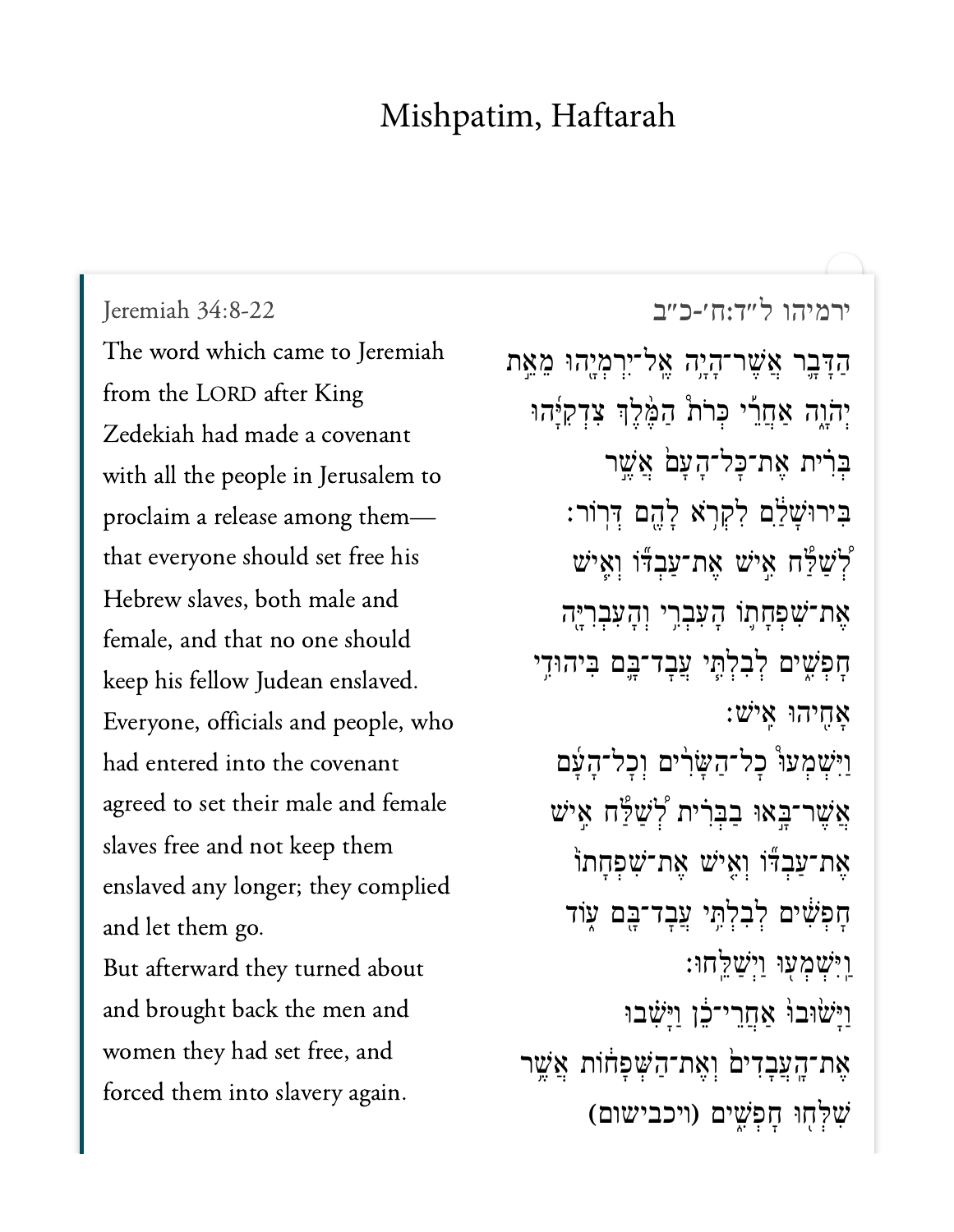Then it was that the word of the LORD came to Jeremiah from the LORD:

 $T<sup>1</sup>$  illiant  $\sim$  1  $C$  1  $C$ Israel: I made a covenant with your the land of Egypt, the house of Egypt, the house of Egypt, the house of Egypt, the house of Egypt, the house o<br>The house of Egypt, the house of Egypt, the house of Egypt, the house of Egypt, the house of Egypt, the house  $\begin{bmatrix} 1 & 1 & 1 & C \end{bmatrix}$ bondage, saying:

"In the seventh year each of you must let go any fellow Hebrew who may be sold to you; when he has es<br>set  $\frac{1}{1}$   $\frac{1}{2}$   $\frac{1}{2}$   $\frac{1}{2}$   $\frac{1}{2}$   $\frac{1}{2}$   $\frac{1}{2}$   $\frac{1}{2}$   $\frac{1}{2}$   $\frac{1}{2}$   $\frac{1}{2}$   $\frac{1}{2}$   $\frac{1}{2}$   $\frac{1}{2}$   $\frac{1}{2}$   $\frac{1}{2}$   $\frac{1}{2}$   $\frac{1}{2}$   $\frac{1}{2}$   $\frac{1}{2}$   $\frac{1}{2}$   $\frac{1}{2}$  him free." But your fathers would not obey Me or give ear.

Lately you turned about and did what is proper in My sight, and each of you proclaimed a release to his countrymen; and you made a covenant accordingly before Me in the House which bears My name. y<br>But now you have turned back ar<br>have profaned My name; each of have profaned My name; each of you has brought back the men and women whom you had given their freedom, and forced them to be your slaves again.

ַֽו]ַֽוִּיְכְּבׁ֔שּום[ ַלֲעָבִ֖דים ְוִלְׁשָפֽחֹות׃ }פ{ ּוַיְהָי דְּבַר־יְהֹוָהֹ אֱל־יִרְמְיָ֫הוּ מֵאֵת ְי ֹה ָ֖וֹהָ֖וה ֵלאֹֽמר׃ ֿכֿה־אָמַר יִהוֶה אֵלֹהֵי יִשְׂרָאֵל אָנֹכִי ַּכַּרְתֵּי בְרִית אֶת־אֲבְוֹתֵיּבֶם בְּיֹּוֹם הוֹצִאֶי אוֹתָםׂ מֵאֱרֶץ מִצְרַׂיִם מִבֵּית ֲעָבִ֖דים ֵלאֹֽמר׃ מִקֵּץ שֶׁבַע שָׁנִים הֲשַׁלְּחוּ אִישׂ ָאֶת־אֲחָיו הַעְבְרִ֫י אֲשֱר־יִמֲכֵר לְדָּ וַעֲּבָדְךָּׂ שֵׁשׁ שָׁנִּים וְשִׁלַּחְתְּוֹ חָפְשֵׁי **ִ**מְעִמֶּךְ וְלְא<sup>ָ-</sup>שָׁמְעָוּ אֲבִוֹתֵיכֶם אֵלַי ְוֹ֥לא ִהּ֖טּו ֶאת־ׇאְזָֽנם׃ וַתֲשָׁבוּ אַחֲם הַיּוֹם וַתַּעֲשָׂוּ אֶת־הַיָּשָׁר וּבְעֵינַי לְקִרְא דְרוֹר אֵישׁ לְרֵעֱהוּ וַתִּכְרִתְוּ בִרִית לְפָנַי בַּבַּיִת ֲאֶׁשר־ִנְקָ֥רא ְׁשִ֖מי ָעָֽליו׃ וַתַּשָּׂבוּ וַתְּחַלְלִוּ אֶת־שָׁמִ֫י וַתֲשָׂבוּ ֿאַישׁ אָת־עַבְדּוֹ וְאֵישׁ אֱת־שִׁפְחַתֹו  $\boldsymbol{v}$ ָּאֶֽשֶׁר־שִׁלְחָתֱם חָפְשִׁים לְנַפְשֶׁם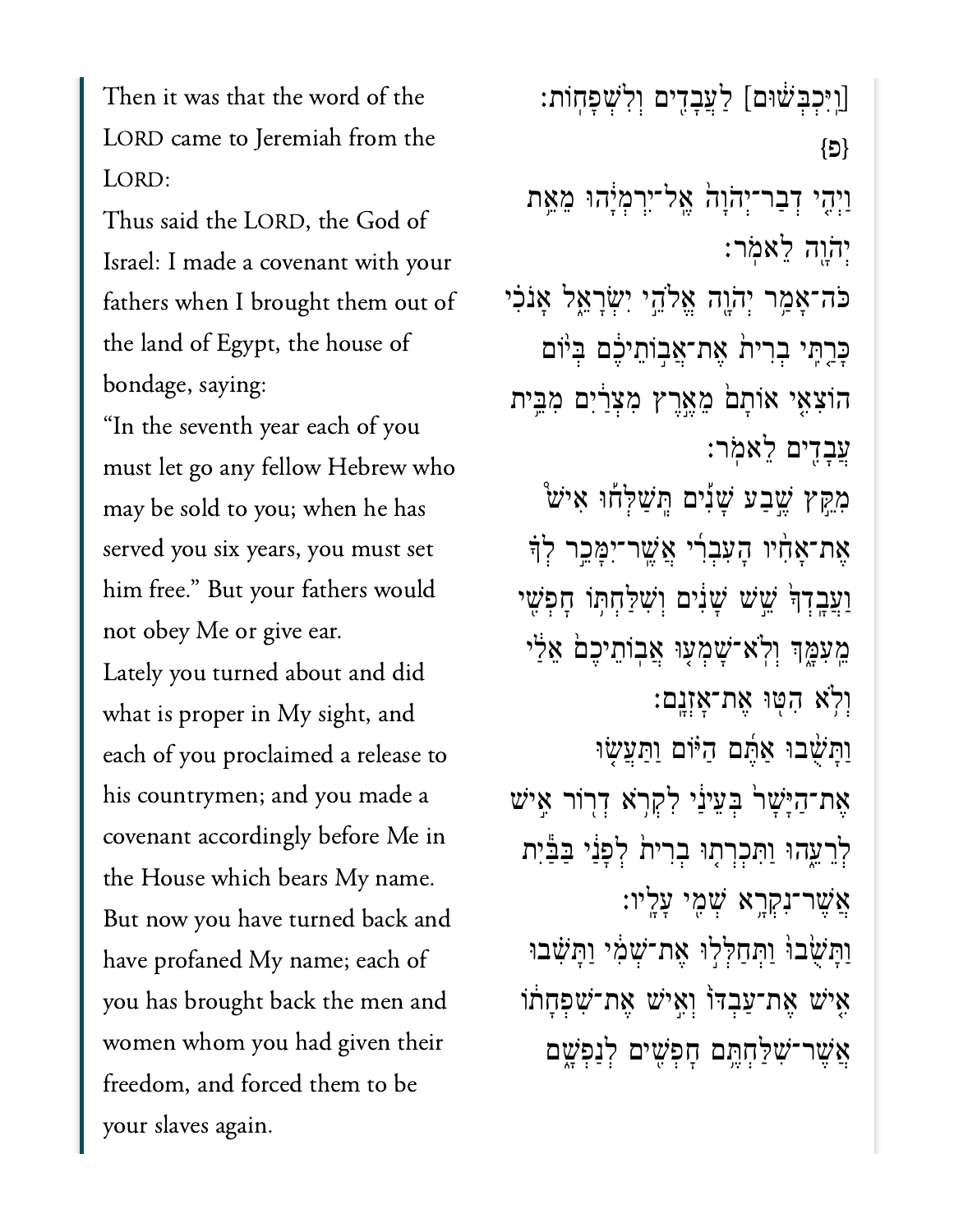Assuredly, thus said the LORD: You would not obey Me and proclaim a release, each to his kinsman and countryman. Lo! I proclaim your release-declares the LORD-to the sword, to pestilence, and to famine; and I will make you a horror to all the kingdoms of the  $\frac{1}{1}$ 

I will make the men who violated My covenant, who did not fulfill the terms of the covenant which they made before Me, [like] the calf which they cut in two so as to pass between the halves:

The officers of Judah and Jerusalem, the officials, the priests, and all the people of the land who passed between the halves of the  $\frac{1}{2}$ 

 kill shall be handed over to their them. Their carcasses shall becomethem. Their carcasses shall become food for the birds of the sky and the beasts of the earth.

וַתְּכְבְּשִׁוּ אֹתָם לֶהְיוֹת לָבֶם  $\{$ לְעֲבָדִים וְלְשָׁפַּחוֹת: {ס ַלְכֶןْ כֹּה־אָמֵר יְהֹוַה ֹאָתֵּם לֹא־*ִׁ*שְׁמַעָּחֵם אֵלֵי לְקְרָא דְרֹוֹר ְאִישׁ לְאָחֶיו וְאִיּשׁ לְרֵעֱהוּ הָנְנֵי ֹקֹרֵא לָלֶם דְּרוֹר נִאֲם־יְהֹוָה ֶאל־ַהֶ֙חֶר֙ב ֶאל־ַהֶּ֣דֶבר ְוֶאל־ָהָרָ֔עב ְיִ<br>אֶל־הַחֶּׂרֶבֹ אֶל־הַדֶּבֶר וְאֶל־הָרָעָׁ<br>וְנְתַתָּי אֶתְכֶם (לזועה) [לְזַעֲוָה] ְלֹ֖כל ַמְמְל֥כֹות ָהָֽאֶרץ׃ וְנָתַתִּי אֶת־הָאֲנָשִׁים הָעִׂבְרִים ָאֶת־בִּרְתִּ֫י אֲשֱר לֹא־הֵקִימוּ ָאֶת־דִּבְרֵי הַבְּרִית אֲשֶׁר כַּרְתִוּ לְפָנֵי ָהָעֱׂגֵל אֲשֵׁר כַּרְתִוּ לְשָׁנַ֫יִם וַיַּעֲבְרִוּ ֵּ֥בין ְּבָתָֽריו׃ ָשֶׂרֵי יְהוּדָּה וְשָׂרֵי יְרוּשָׁלַם ַהַסֵּרְסִים וְהַכְּהֲנִים וְכְל עַם הָאָרֵץ ָהֹ֣עְבִ֔רים ֵּ֖בין ִּבְתֵ֥רי ָהֵֽעֶגל׃ וְנָתַתִּי אוֹתָם בְּיַד אִיְבֵיהֶם וּבְיָד מִבְקָשֵׁי נַפְּשֵׁם וְהָיִתָה נִבְלָתַם לִמַּאֲכָֿל לִעְוֹף הַשָּׁמַיִם וּלְבֶהֱמֶת ָהָֽאֶרץ׃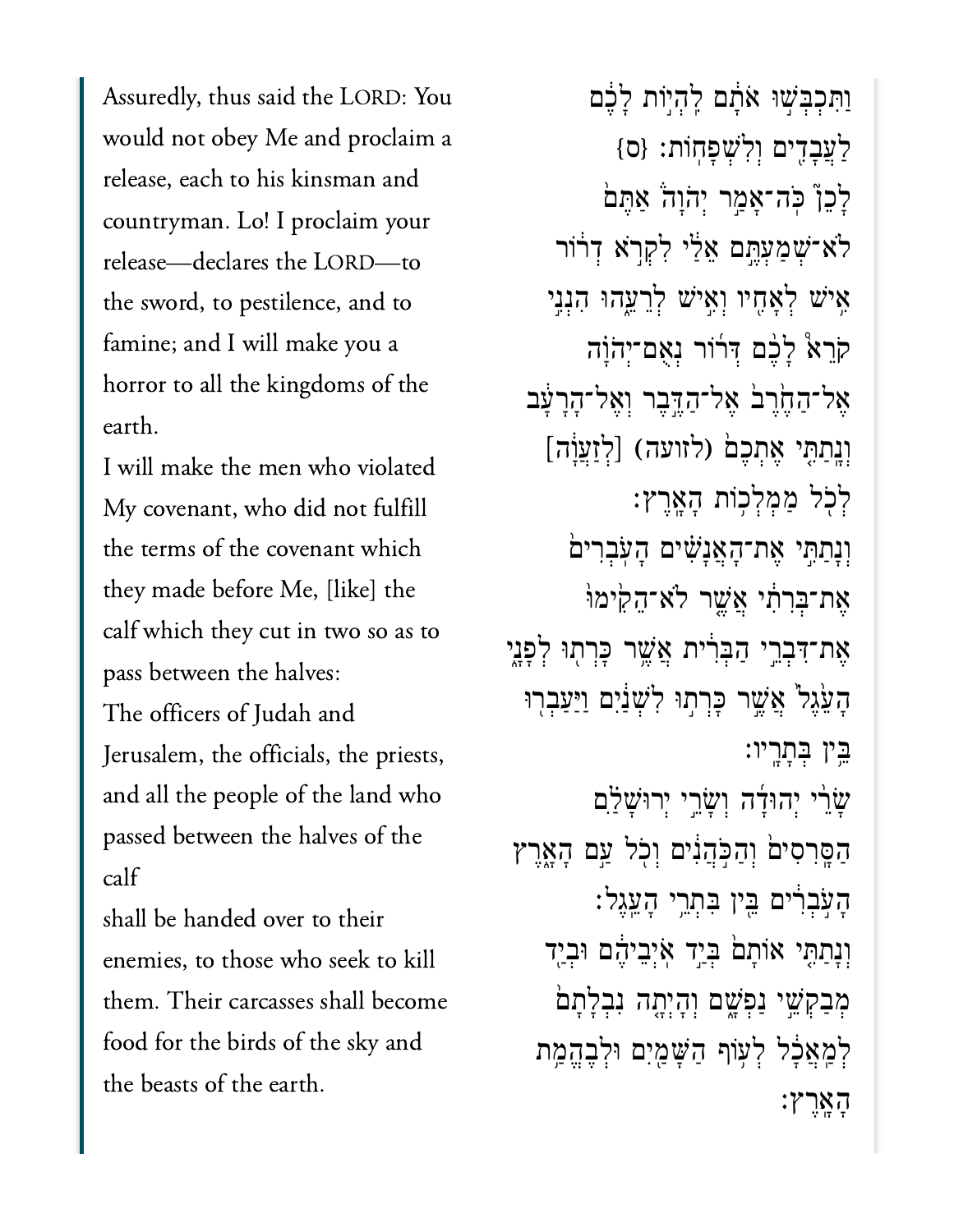$J = \frac{1}{10}$  in the total distribution of the transmission of the transmission of the transmission of the transmission of the transmission of the transmission of the transmission of the transmission of the transmission of Judah and his officers to their enemies, who seek to kill them-to the army of the king of Babylon which has withdrawn from you. I hereby give the command declares the LORD-by which I will bring them back against this city. They shall attack it and capture it, and burn it down. I will make the towns of Judah a desolation, without inhabitant.

וְאֶת־צִדְקִיּ<sub>ָ</sub>הוּ מֵלֵךְ־יִהוּדָה וְאֶת־שָׂרָ֫יו אֶתֵּןۢ בְּיַד אִיְבֵיהֶם וּבְיַד מְּבַקְּשֵׁי נַפְּשֶׁם וּבְיַ֫ד חֵיל מֵלֵךּ  $\,$ בָּבֶל הַעֹּלִים מֵעֲלֵיכֵם: הִנְנִ<sup>ּי</sup> מְצַוֶּה נְאֻם־יְהֹוָה וַהֲשָׁבֹתִים אֱל־הָעִיר הַזּאֹת וְנִלְחֲמְוּ עָלֶיהָ ּוְלָכ֖דּוָה ּוְׂשָרֻ֣פָה ָבֵ֑אׁש ְוֶאת־ָעֵ֧רי ְיהּוָ֛דה ֶאֵּ֥תן ְׁשָמָ֖מה ֵמֵ֥אין ֹיֵֽׁשב׃ }פ{

## Jeremiah  $33:25-26$

Thus said the LORD: As surely as I have established My covenant with day and night—the laws of heaven and earth-

so I will never reject the offspring of Jacob and My servant David; I will never fail to take from his offspring rulers for the descendants of Abraham, Isaac, and Jacob. Indeed, I will restore their fortunes and take them back in love.

ירמיהו [ל״ג:כ״ה-כ״ו](https://www.sefaria.org/Jeremiah%2033:25-26) 33:25-26 Jeremiah ְּכָּה אֲמֵר יְהֹוָּה אִם־לְא בְרִיתֵי יֹוּמֲם וְלֵיְלָה חָקֶּוֹת שָׁמַיִם וְאֶרֶץ ֹלא־ָֽׂשְמִּתי׃ ַגַּם־זֵרַע יַעֲקוֹב ּוְדָוֹד עַבְדִי אֱמָאַס מִקָּחַת מִזַּרְעֹו מְׂשְׁלִים אֶל־זֶרַע ַ-<br>מִקָּחַת מִזַּרְעּוֹ מִשְׁלִּים אֶל־זֶרַע<br>אַבְרָהֶם יִשְׂחֶק וְיַעֲקֶב כִּי־[אָשִִיב] (אשוב) אֶת־שָׁבוּחָם וְרָחַמְתִּֽים:  ${E}$